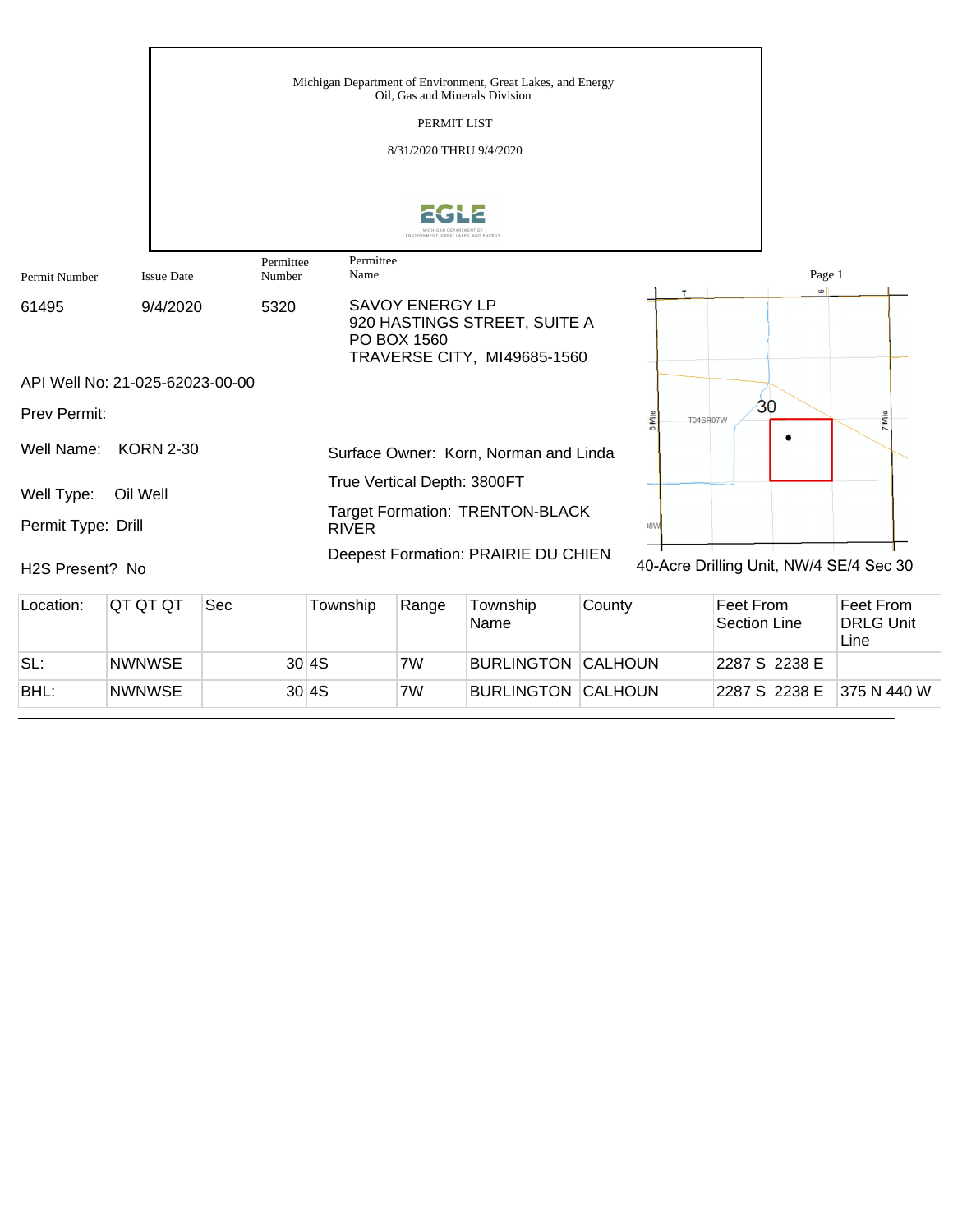Updated Permits

8/31/2020 THRU 9/4/2020



Permit Number Permittee Number Permittee Name Page 1

**PLUGGING INSTRUCTIONS ISSUED:**

17421 491 CONSUMERS ENERGY CO

> 1945 W PARNALL RD JACKSON, MI 49201

API Well Number: 21-113-17421-00-00

Well Name: MICHIGAN GAS STORAGE CO 114

Plug Inst. Issue Date: 8/31/2020

| Location | <b>OT OT OT</b> | <b>Sec</b> Township | Range | Township Name    | Countv            | <b>Feet From Section</b><br>Line | <b>Feet From DRLG</b><br>Unit |
|----------|-----------------|---------------------|-------|------------------|-------------------|----------------------------------|-------------------------------|
| ISL:     | <b>ISENENE</b>  | 21 21N              | 17W   | <b>RIVERSIDE</b> | <b>IMISSAUKEE</b> | 835 N 485 E                      | 1835 N 485 E                  |
| BHL:     | <b>ISENENE</b>  | 21 <sub>121</sub> N | 7W    | <b>RIVERSIDE</b> | <b>IMISSAUKEE</b> |                                  |                               |

Comment: App to P&A expires on 8/31/21

17422 491

CONSUMERS ENERGY CO

1945 W PARNALL RD JACKSON, MI 49201

API Well Number: 21-113-17422-00-00

Well Name: MICHIGAN GAS STORAGE CO 115

Plug Inst. Issue Date: 8/31/2020

| Location | <b>IOT OT OT</b> | <b>Sec Township</b> | Range | Township Name | County            | Feet From Section<br>Line | <b>Feet From DRLG</b><br>Unit |
|----------|------------------|---------------------|-------|---------------|-------------------|---------------------------|-------------------------------|
| ISL:     | <b>CNWNE</b>     | 21 <sub>121</sub> N | 7W    | I RIVERSIDE.  | <b>IMISSAUKEE</b> | 660 N 660 W               | 1660 N 660 W                  |
| $IBHL$ : | <b>CNWNE</b>     | 21121N              | 7W    | I RIVERSIDE   | <b>IMISSAUKEE</b> |                           |                               |

Comment: App to P&A expires on 8/31/21

. . . . . . . .

<u>. . . . . . . .</u>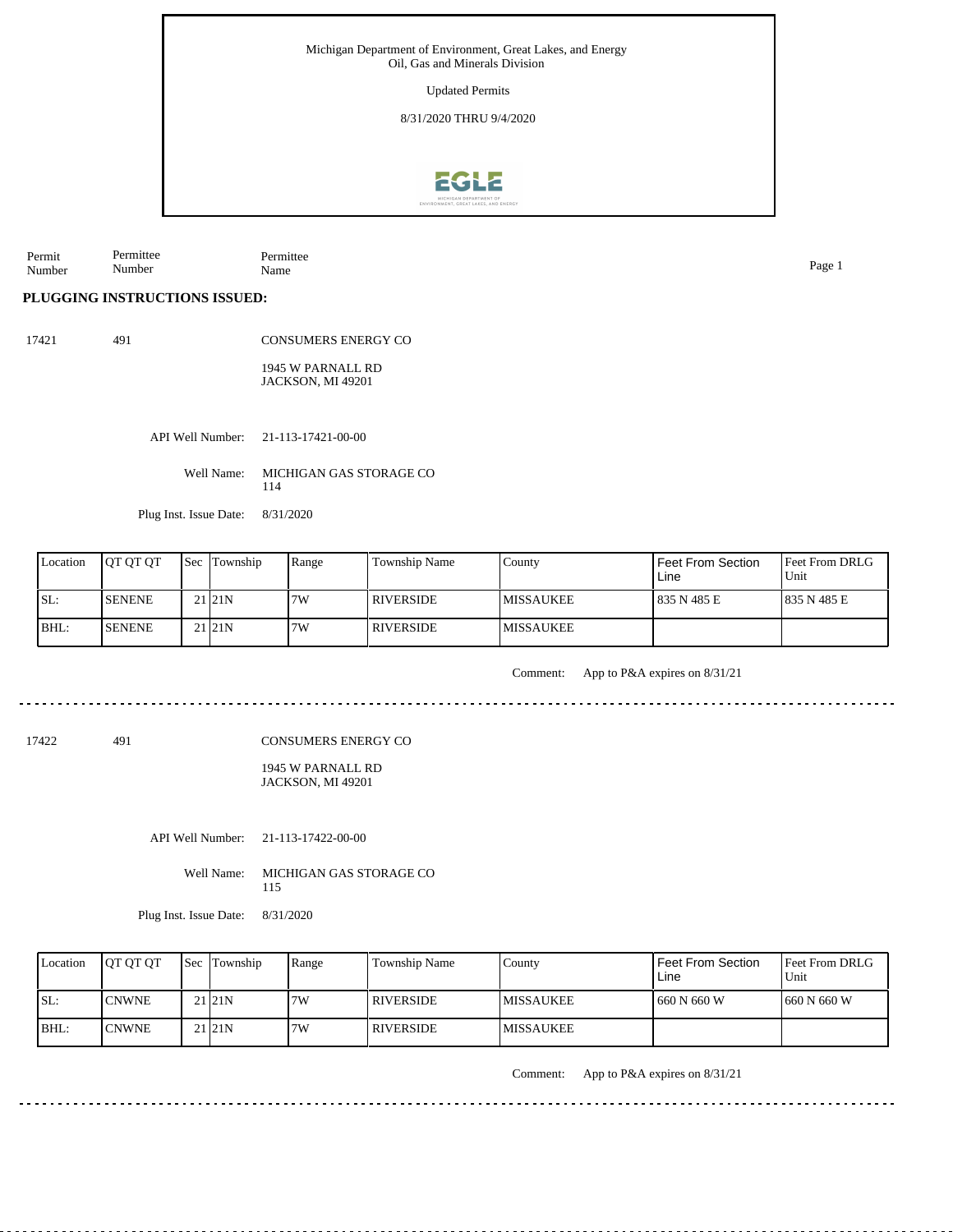Updated Permits

8/31/2020 THRU 9/4/2020



| Permit | Permittee | Permittee                  | Page 2 |
|--------|-----------|----------------------------|--------|
| Number | Number    | Name                       |        |
| 17647  | 491       | <b>CONSUMERS ENERGY CO</b> |        |

1945 W PARNALL RD JACKSON, MI 49201

API Well Number: 21-113-17647-00-00

Well Name: MGSC 148

Plug Inst. Issue Date: 8/31/2020

| Location | <b>OT OT OT</b> | <b>Sec</b> Township | Range | <b>Township Name</b> | County            | Feet From Section<br>Line | <b>IFeet From DRLG</b><br>Unit |
|----------|-----------------|---------------------|-------|----------------------|-------------------|---------------------------|--------------------------------|
| ISL:     | <b>INWSWNW</b>  | 23 21N              | 7W    | <b>RIVERSIDE</b>     | <b>IMISSAUKEE</b> | 1220 S 75 W               | 1220 S 75 W                    |
| BHL:     | <b>INWSWNW</b>  | 23 21N              | 7W    | <b>RIVERSIDE</b>     | <b>IMISSAUKEE</b> |                           |                                |

<u>. . . . . . . . . . . .</u>

Comment: App to P&A expires on 8/31/21

الدامات بالدامات

. . . . . . . . . . . .

17907 491

CONSUMERS ENERGY CO

1945 W PARNALL RD JACKSON, MI 49201

API Well Number: 21-113-17907-00-00

Well Name: M G S C 173

Plug Inst. Issue Date: 8/31/2020

| Location | <b>IOT OT OT</b> | <b>Sec Township</b> | Range | <b>Township Name</b> | County            | Feet From Section<br>Line | <b>IFeet From DRLG</b><br>Unit |
|----------|------------------|---------------------|-------|----------------------|-------------------|---------------------------|--------------------------------|
| ISL:     | <b>CSSESE</b>    | 16 21 N             | 7W    | <b>RIVERSIDE</b>     | <b>IMISSAUKEE</b> | 610 S 660 E               | 1610 S 660 E                   |
| BHL:     | <b>ICSSESE</b>   | 16 21 N             | 7W    | <b>RIVERSIDE</b>     | <b>IMISSAUKEE</b> |                           |                                |

Comment: App to P&A expires on 8/31/21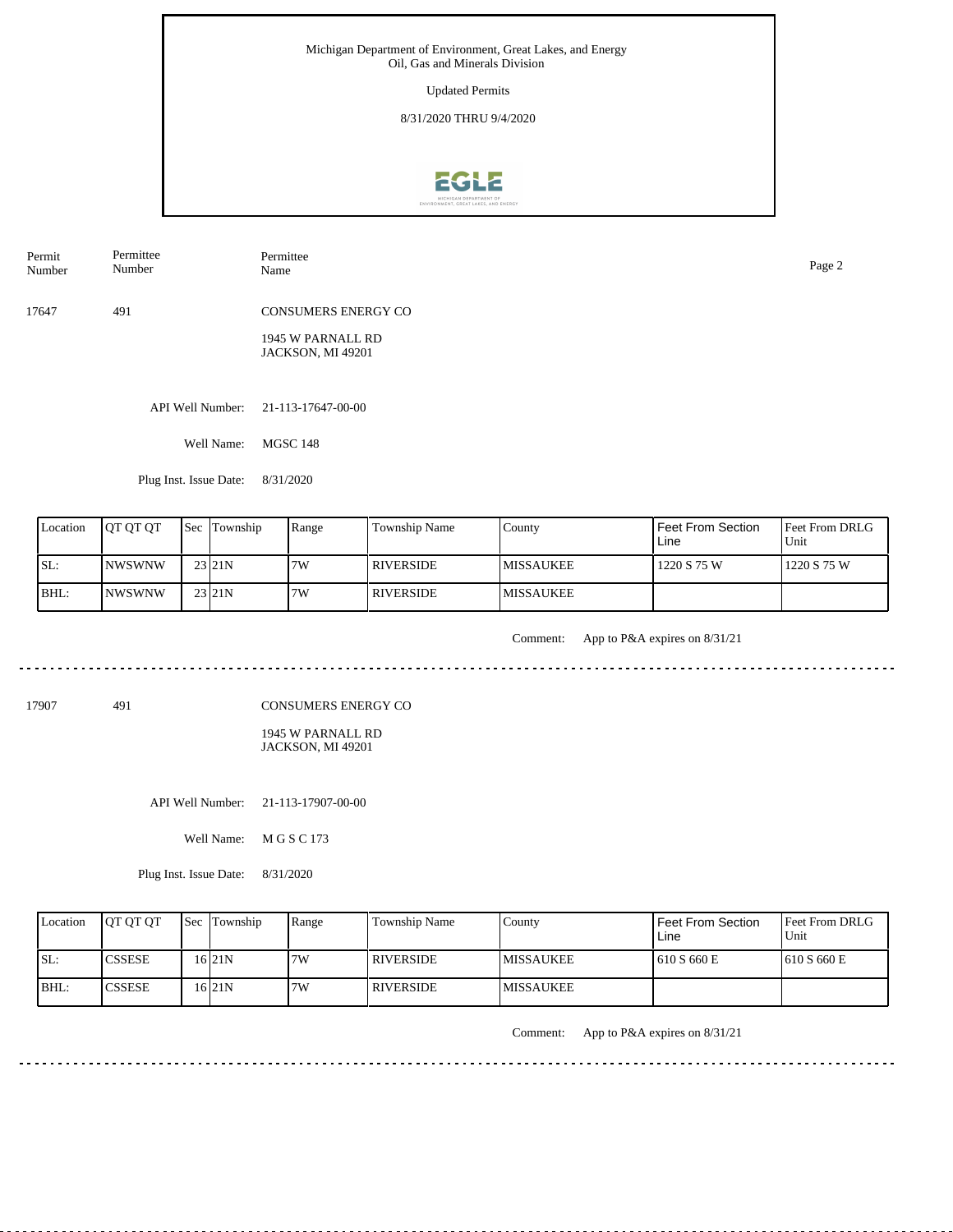Updated Permits

8/31/2020 THRU 9/4/2020



| Permit | Permittee | Permittee                  | Page 3 |
|--------|-----------|----------------------------|--------|
| Number | Number    | Name                       |        |
| 17911  | 491       | <b>CONSUMERS ENERGY CO</b> |        |

1945 W PARNALL RD JACKSON, MI 49201

API Well Number: 21-113-17911-00-00

Well Name: M G S C 172

Plug Inst. Issue Date: 8/31/2020

| Location | <b>IOT OT OT</b> | <b>Sec Township</b> | Range | Township Name    | County            | Feet From Section<br>Line | <b>Feet From DRLG</b><br>l Unit |
|----------|------------------|---------------------|-------|------------------|-------------------|---------------------------|---------------------------------|
| SL:      | ISWSESW          | 15 I21 N            | 7W    | <b>RIVERSIDE</b> | <b>IMISSAUKEE</b> | 100 S 1220 E              | 100 S 1220 E                    |
| BHL:     | ISWSESW          | 15 21N              | 7W    | I RIVERSIDE.     | <b>IMISSAUKEE</b> |                           |                                 |

<u>. . . . . . . . . . . . .</u>

Comment: App to P&A expires on 8/31/21

24077 491

CONSUMERS ENERGY CO

1945 W PARNALL RD JACKSON, MI 49201

API Well Number: 21-113-24077-00-00

Well Name: MICHIGAN GAS STORAGE CO 180

Plug Inst. Issue Date: 8/31/2020

| Location | <b>JOT OT OT</b> | <b>Sec Township</b> | Range | Township Name    | County            | Feet From Section<br>Line | <b>Feet From DRLG</b><br>Unit |
|----------|------------------|---------------------|-------|------------------|-------------------|---------------------------|-------------------------------|
| SL:      | <b>INWNWNW</b>   | 16 21 N             | 7W    | <b>RIVERSIDE</b> | <b>IMISSAUKEE</b> | 1 60 N 60 W               | 160 N 60 W                    |
| $IBHL$ : | INWNWNW          | 16 21 N             | 7W    | RIVERSIDE        | <b>IMISSAUKEE</b> |                           |                               |

Comment: App to P&A expires on 8/31/21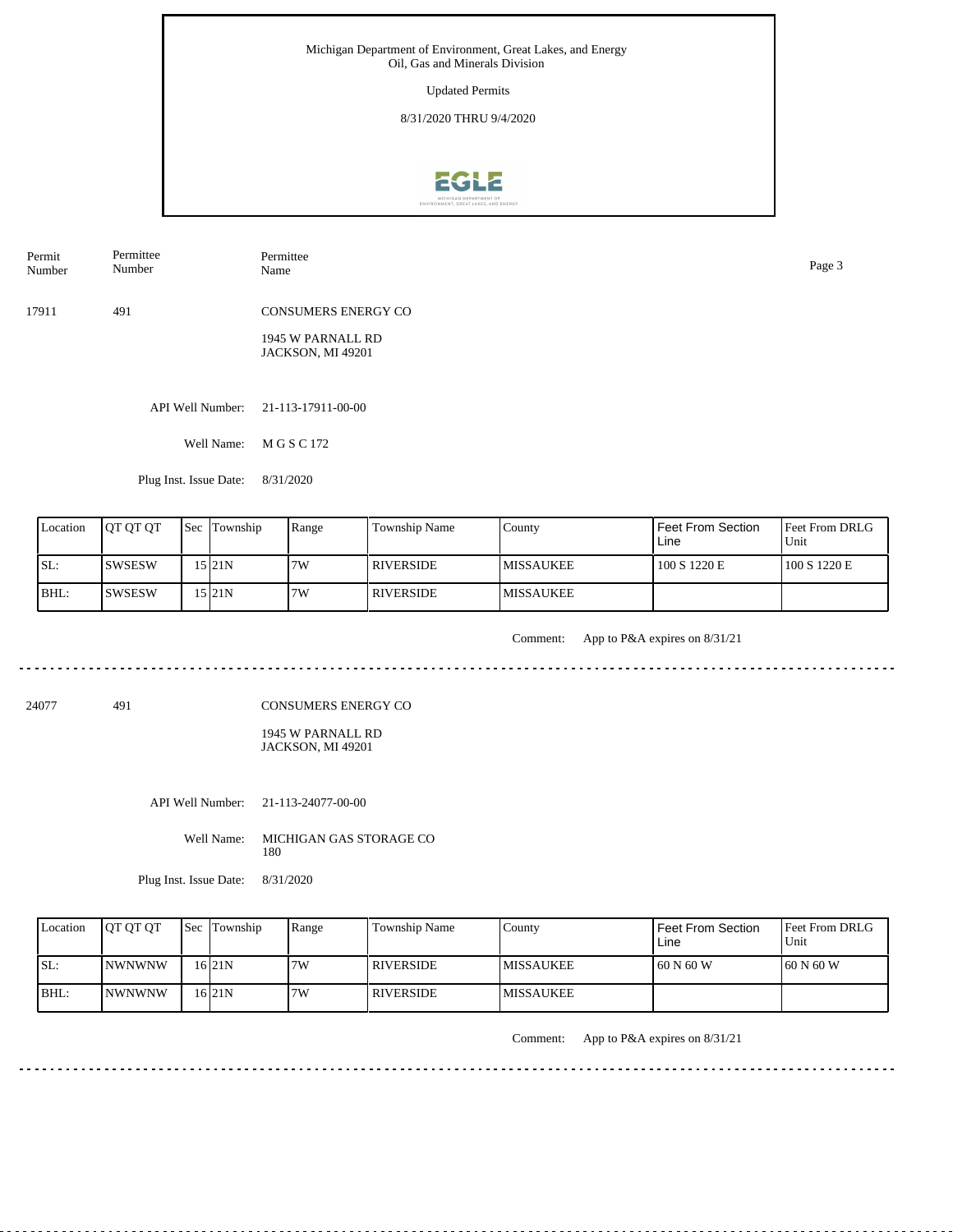Updated Permits

8/31/2020 THRU 9/4/2020



Permit Permittee

Number

Number

Permittee Name Page 4

24582 491 CONSUMERS ENERGY CO

> 1945 W PARNALL RD JACKSON, MI 49201

API Well Number: 21-113-24582-00-00

Well Name: MICHIGAN GAS STORAGE CO 188

Plug Inst. Issue Date: 8/31/2020

| Location | <b>IOT OT OT</b> | <b>Sec Township</b> | Range | <b>Township Name</b> | County            | Feet From Section<br>Line | <b>Feet From DRLG</b><br>Unit |
|----------|------------------|---------------------|-------|----------------------|-------------------|---------------------------|-------------------------------|
| SL:      | <b>NESWSW</b>    | 121N                | 7W    | <b>RIVERSIDE</b>     | <b>IMISSAUKEE</b> | 1220 S 1220 W             | 100 N 100 E                   |
| BHL:     | <b>NESWSW</b>    | $2$  21N            | 7W    | RIVERSIDE            | <b>IMISSAUKEE</b> |                           |                               |

Comment: App to P&A expires on 8/31/21

25450 491

CONSUMERS ENERGY CO

1945 W PARNALL RD JACKSON, MI 49201

API Well Number: 21-113-25450-00-00

Well Name: ZUIDERVEEN, H M & DEBREE, JOHANNA 193

Plug Inst. Issue Date: 8/31/2020

| Location | <b>IOT OT OT</b> | <b>Sec</b> Township | Range | <b>Township Name</b> | County            | Feet From Section<br>Line | <b>Feet From DRLG</b><br>Unit |
|----------|------------------|---------------------|-------|----------------------|-------------------|---------------------------|-------------------------------|
| ISL:     | <b>INWSWNW</b>   | 19 <sub>21</sub> N  | .6W   | l CLAM UNION         | <b>IMISSAUKEE</b> | 990 S 330 W               | 1990 S 330 W                  |
| BHL:     | <b>INWSWNW</b>   | 19 <sub>21</sub> N  | .6W   | I CLAM UNION-        | <b>IMISSAUKEE</b> |                           |                               |

Comment: App to P&A expires on 8/31/21

. . . . . . . . . . . . . . . . . . . .

<u>. . . . . . . .</u>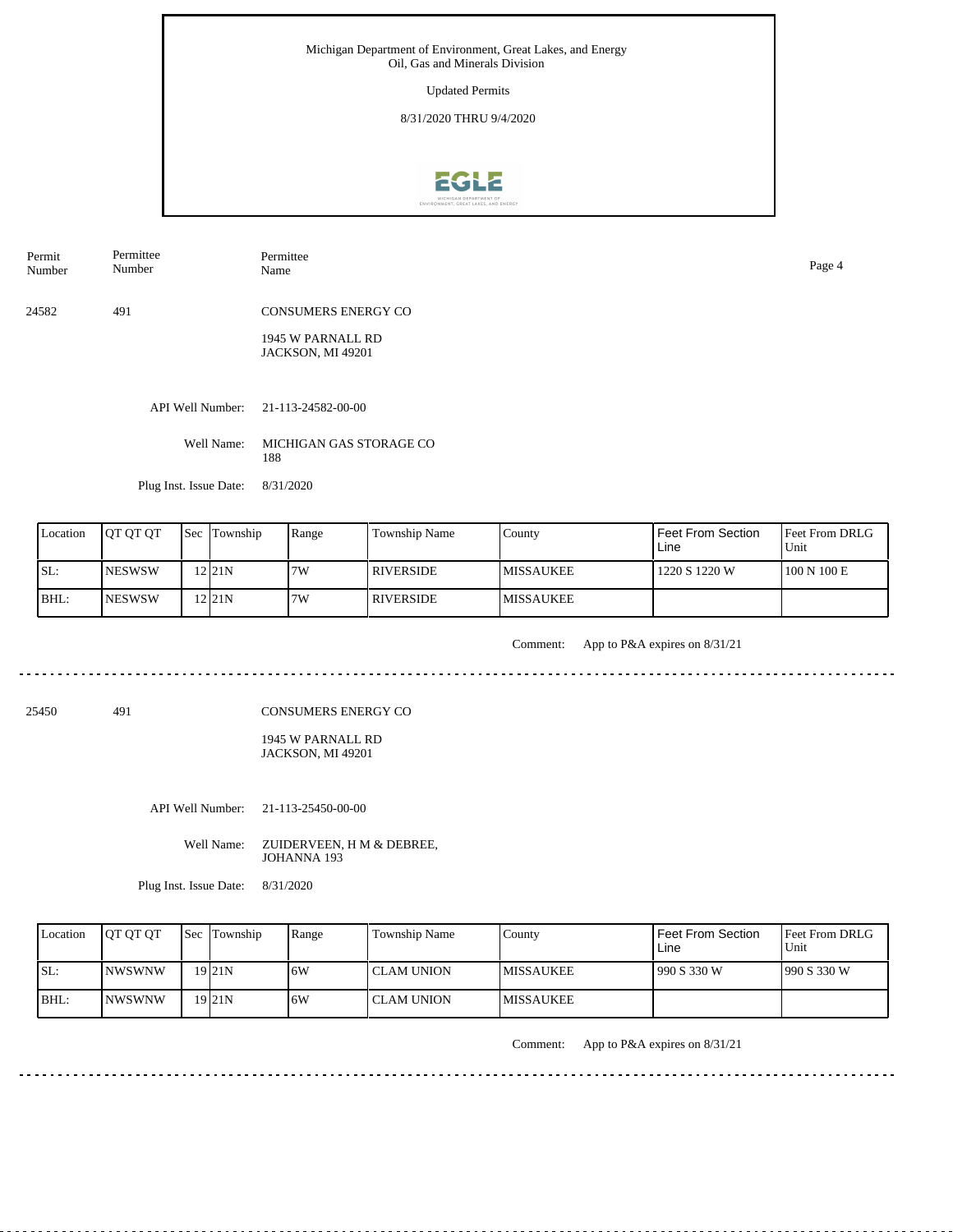Updated Permits

8/31/2020 THRU 9/4/2020



Permit Permittee Number

Number

Permittee Name Page 5

25457 491 CONSUMERS ENERGY CO

> 1945 W PARNALL RD JACKSON, MI 49201

API Well Number: 21-113-25457-00-00

Well Name: MICHIGAN GAS STORAGE COMPANY 195

Plug Inst. Issue Date: 8/31/2020

| Location | <b>JOT OT OT</b> | Sec | Township          | Range | Township Name    | County            | <b>Feet From Section</b><br>Line | <b>Feet From DRLG</b><br>l Unit |
|----------|------------------|-----|-------------------|-------|------------------|-------------------|----------------------------------|---------------------------------|
| SL:      | INWNWSW          |     | 23 21 N           | 7W    | <b>RIVERSIDE</b> | <b>IMISSAUKEE</b> | 110 N 170 W                      | 110 N 170 W                     |
| BHL:     | INWNWSW          |     | 23 <sub>21N</sub> | 7W    | <b>RIVERSIDE</b> | <b>MISSAUKEE</b>  |                                  |                                 |

Comment: App to P&A expires on 8/31/21

25557 491

CONSUMERS ENERGY CO

1945 W PARNALL RD JACKSON, MI 49201

API Well Number: 21-113-25557-00-00

Well Name: CONSUMERS POWER COMPANY 190

Plug Inst. Issue Date: 8/31/2020

| Location | <b>IOT OT OT</b> | <b>Sec Township</b> | Range | <b>Township Name</b> | Countv            | <b>Feet From Section</b><br>Line | Feet From DRLG<br>Unit |
|----------|------------------|---------------------|-------|----------------------|-------------------|----------------------------------|------------------------|
| ISL:     | ISENENW          | 10 I 21 N           | 7W    | RIVERSIDE            | <b>IMISSAUKEE</b> | 990 N 330 E                      | 1990 N 330 E           |
| $IBHL$ : | <b>ISENENW</b>   | 10 I 21 N           | 7W    | <b>RIVERSIDE</b>     | <b>IMISSAUKEE</b> |                                  |                        |

Comment: App to P&A expires on 8/31/21

. . . . . . . . . . . . . . . . . . . .

<u>. . . . . . . .</u>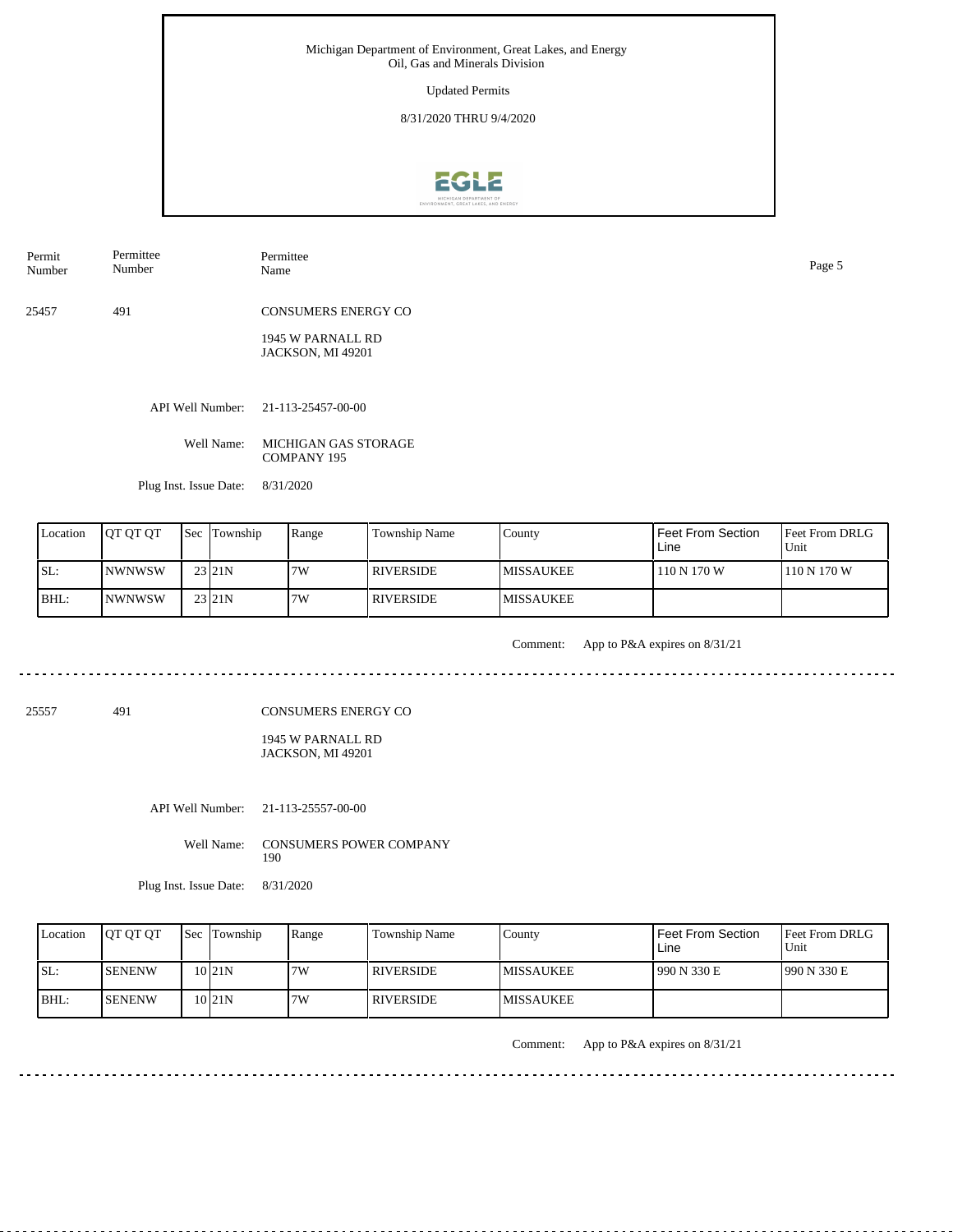Updated Permits

8/31/2020 THRU 9/4/2020



Permittee Number

Permit Number Permittee Name Page 6

25994 491 CONSUMERS ENERGY CO

> 1945 W PARNALL RD JACKSON, MI 49201

API Well Number: 21-113-25994-00-00

Well Name: KASPRIAK, FREDERICK 197

Plug Inst. Issue Date: 8/31/2020

| Location | <b>IOT OT OT</b> | <b>Sec Township</b> | Range | Township Name    | County            | Feet From Section<br>Line | <b>Feet From DRLG</b><br>Unit |
|----------|------------------|---------------------|-------|------------------|-------------------|---------------------------|-------------------------------|
| SL:      | N2NENW           | 8 <sub>21N</sub>    | 7W    | <b>RIVERSIDE</b> | IMISSAUKEE        | 145 N 660 E               | 145 N 660 E                   |
| BHL:     | <b>IN2NENW</b>   | 8 <sub>21N</sub>    | 7W    | <b>RIVERSIDE</b> | <b>IMISSAUKEE</b> |                           |                               |

. . . . . . . .

Comment: App to P&A expires on 8/31/21

39094 7772

LAMBDA ENERGY RESOURCES LLC 12012 Wickchester Suite 300 Houston, TX 77055 USA

API Well Number: 21-137-39094-00-00

Well Name: CHARLTON 1-7

Plug Inst. Issue Date: 8/28/2020

| Location | <b>OT OT OT</b> | <b>Sec Township</b> | Range | <b>Township Name</b> | Countv         | Feet From Section<br>Line | <b>Feet From DRLG</b><br>Unit |
|----------|-----------------|---------------------|-------|----------------------|----------------|---------------------------|-------------------------------|
| SL:      | ISWSESW         | 7131N               | 1 W   | <b>CHARLTON</b>      | <b>IOTSEGO</b> | 572 S 1152 E              |                               |
| BHL:     | ISWSESW         | 7 <sub>131</sub> N  | 1 W   | <b>CHARLTON</b>      | <b>IOTSEGO</b> |                           |                               |

Comment: App to P&A expires on 8/28/21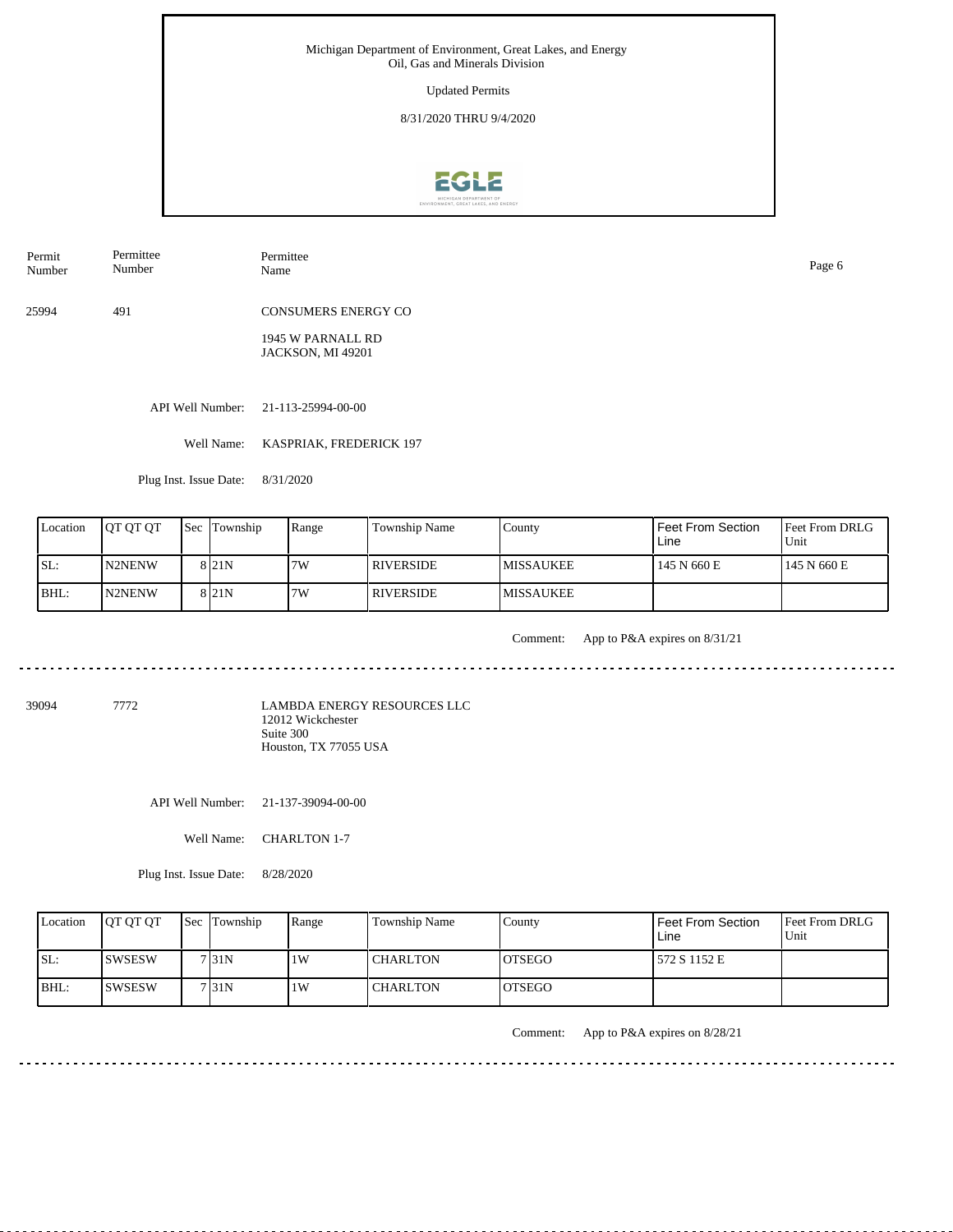Updated Permits

8/31/2020 THRU 9/4/2020



API Well Number: 21-113-08954-00-00 8954 491 CONSUMERS ENERGY CO 1945 W PARNALL RD JACKSON, MI 49201 Permit Number Permittee Number Permittee<br>Name Name Page 7

Well Name: M G S C 106

Plug Inst. Issue Date: 8/31/2020

| Location | <b>OT OT OT</b> | <b>Sec</b> Township | Range | Township Name    | Countv           | Feet From Section<br>Line | <b>Feet From DRLG</b><br>Unit |
|----------|-----------------|---------------------|-------|------------------|------------------|---------------------------|-------------------------------|
| ISL:     | <b>CNSW</b>     | .5 21N              | 7W    | <b>RIVERSIDE</b> | <b>MISSAUKEE</b> | 1320 S 1320 W             | 1320 N 1320 E                 |
| BHL:     |                 | 15 I 21 N           | 7W    | <b>RIVERSIDE</b> | <b>MISSAUKEE</b> |                           |                               |

Comment: App to P&A expires on 8/31/21